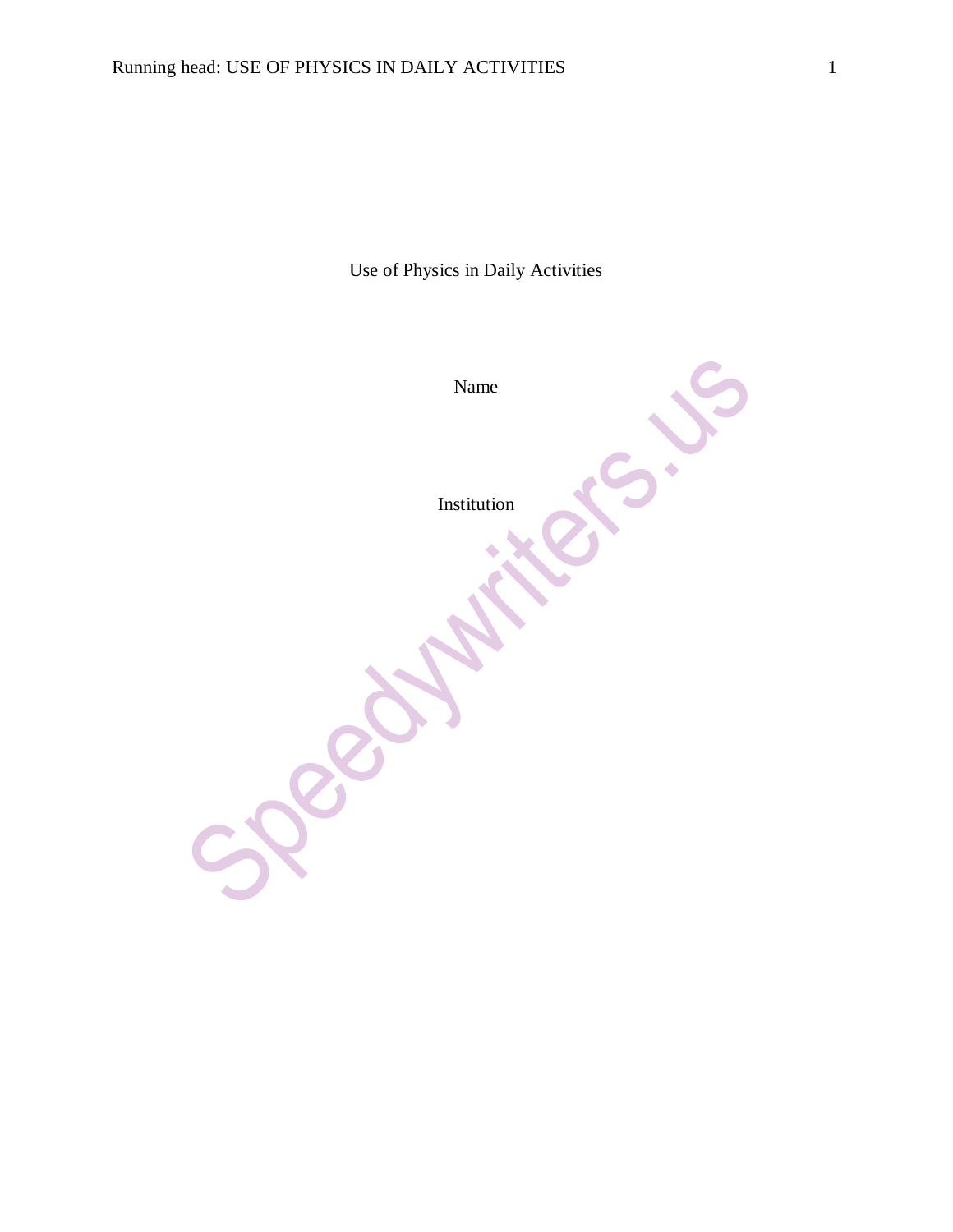Physics can generally be defined as a science that involves the study of forces and their interaction with the environment. Precisely, physics is the study of matter, energy, time and space, and how they interact with each other. Physics assumes the existence of four basic units which include: length, mass, electric current and time. These quantities are measured in terms of the metre, kilogram, second and Ampere respectively. According to physics, the four basic units are used to explain all other physical quantities. Physics is used to explain how things move, and to analyze the forces that hold them together and/or forces that make them move. As such, it is hard to imagine modern life without application of physics in the daily activities. This paper will analyze the use of physics in daily activities, giving simple activities where physics is applied on a routine basis.

### Communication

Physics is greatly used in communication. Communication may be carried out through a number of channels such as mobile phones, radio, television, internet and others. Electronic communication involves transmission of information from one person to another through cables or electromagnetic waves. A telecommunication system comprises of three basic elements: a transmitter, the transmission medium and the receiver. The transmitter receives information from the source and converts it to a signal. This signal is carried through a transmission medium to the receiver. The receiver decodes the signal to a form that the user can understand.

The communication channels used may either be physical or free space. Physical channels include the atmosphere, coaxial cables, and glass optical fibers among others. The free space includes channels such as radio waves, infrared waves, and ultraviolet light among others. Communication via these channels is made possible through application of physics. For example,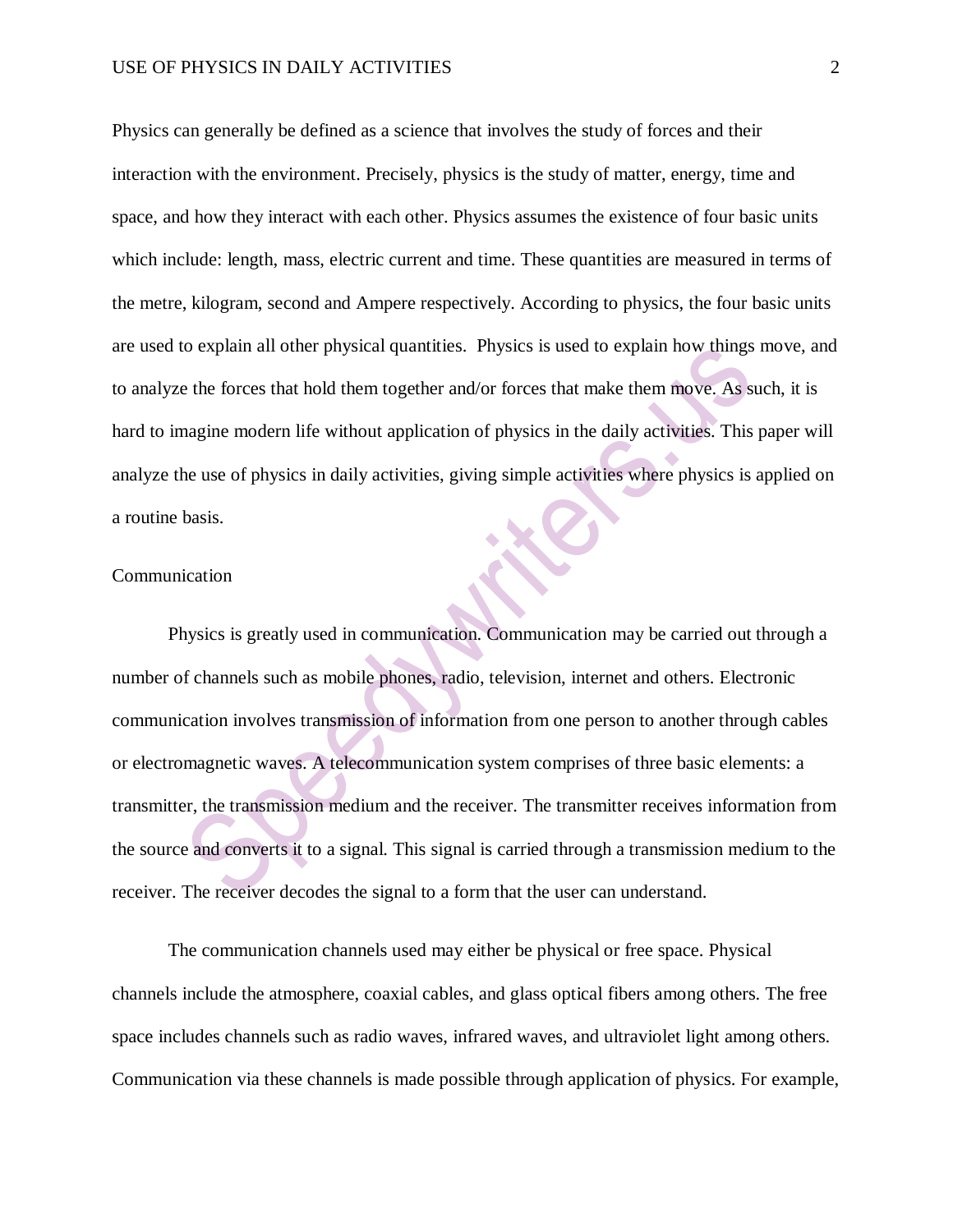radio stations rely on broadcasting of information from one source to multiple receivers through the use of radio waves. Mobile devices use electromagnetic waves to transmit information from one source to the receiver. Electromagnetic radiation comprises of magnetic fields and electric currents, with a give frequency. Electromagnetic radiation may occur naturally (radiation from the sun) or through man-made means. The application of physics in communication has enabled people to send and receive information easily in terms of time and cost.

### Physics is applied in cooking

Modern cooking appliances such as the microwave, coils, inductive cooker and others rely on the principles of physics to perform their work. A microwave uses convection current to cook or warm food. Convection is defined as transfer of heat in liquid or gas from one region to another through circulation of currents. Air inside the oven is heated when electricity is switched on. Warm air rises to the top part of the oven and collects there. Since there is no cold air entering the oven, food placed at the centre of the oven is evenly cooked. Other forms of cooking such as use of coils also utilize laws of physics. When electric current passes through specially designed coils, heat is generated in the process turning the coil red. Heat is transferred from the coil through conduction. It is important to note that the energy used in cooking is also derived through the principles of physics. Electricity is generated using principles of physics. In addition, mining of oil, coal, gas and other energy resources rely on the same principles.

## Regulating temperatures

Physics is applied in moderating room temperatures or in food preservation. Room temperature regulation is carried out by an air conditioner while food preservation is carried out by refrigerators. Temperature regulation is based on physic's law on heat which explains that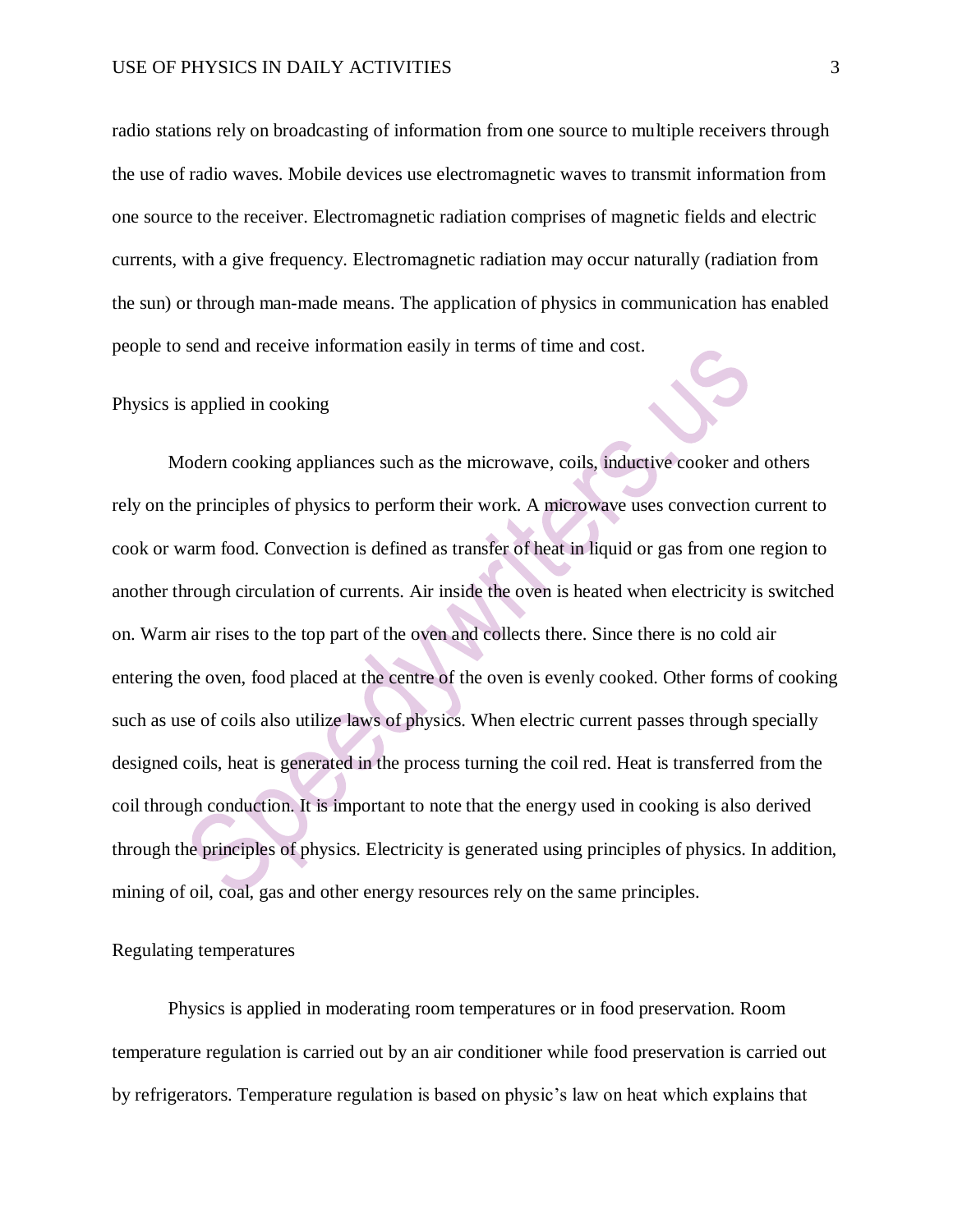heat is absorbed when liquids change to gas through evaporation. Air conditioners use this feature to cool indoor air. Air conditioners have special chemicals that evaporate and condense in specially designed coils. When the chemicals evaporate, they absorb heat making the air in the coils to become cold. Special fans draw warm air from the room over these coils leading to a chilling effect on the air passing above the coils and being released back into the room. This process repeats itself until the surrounding air becomes cooler. When the special chemical turns to gas, a reverse process is initiated turning it back to liquid state. This is achieved by compressing the gas at high pressure. Refrigerators use the same mechanisms and laws of physics in keeping the inside temperatures lower. The only difference is that refrigerators have an exterior housing that also acts as an insulator.

### Physics makes work easier

At times, individuals are faced with the need to lift heavy objects that are beyond their strength. For example, one may need to lift a heavy load onto a lorry, or to lift a car so as to change a damaged tire. In order to succeed in doing so, one must apply one or more of the laws of physics. The individual lifting a heavy load onto the lorry may apply the laws of physics by using a lever or an inclined plane in order to reduce effort, and in so doing succeed in lifting the heavy load onto the lorry. Lifting heavy objects such as a car requires use of special equipments that works on the laws of physics. Jacks are often used to lift heavy objects. Jack uses force to lift objects, either generated by hydraulic press or turning a screw thread. The hydraulic cylinder uses pressure to generate force. It contains a small cylinder and a larger one. A force applied in one of the cylinders produces uniform pressure in both the cylinders. However, the resultant force on the larger cylinder is greater and hence gives a lift, making work easier.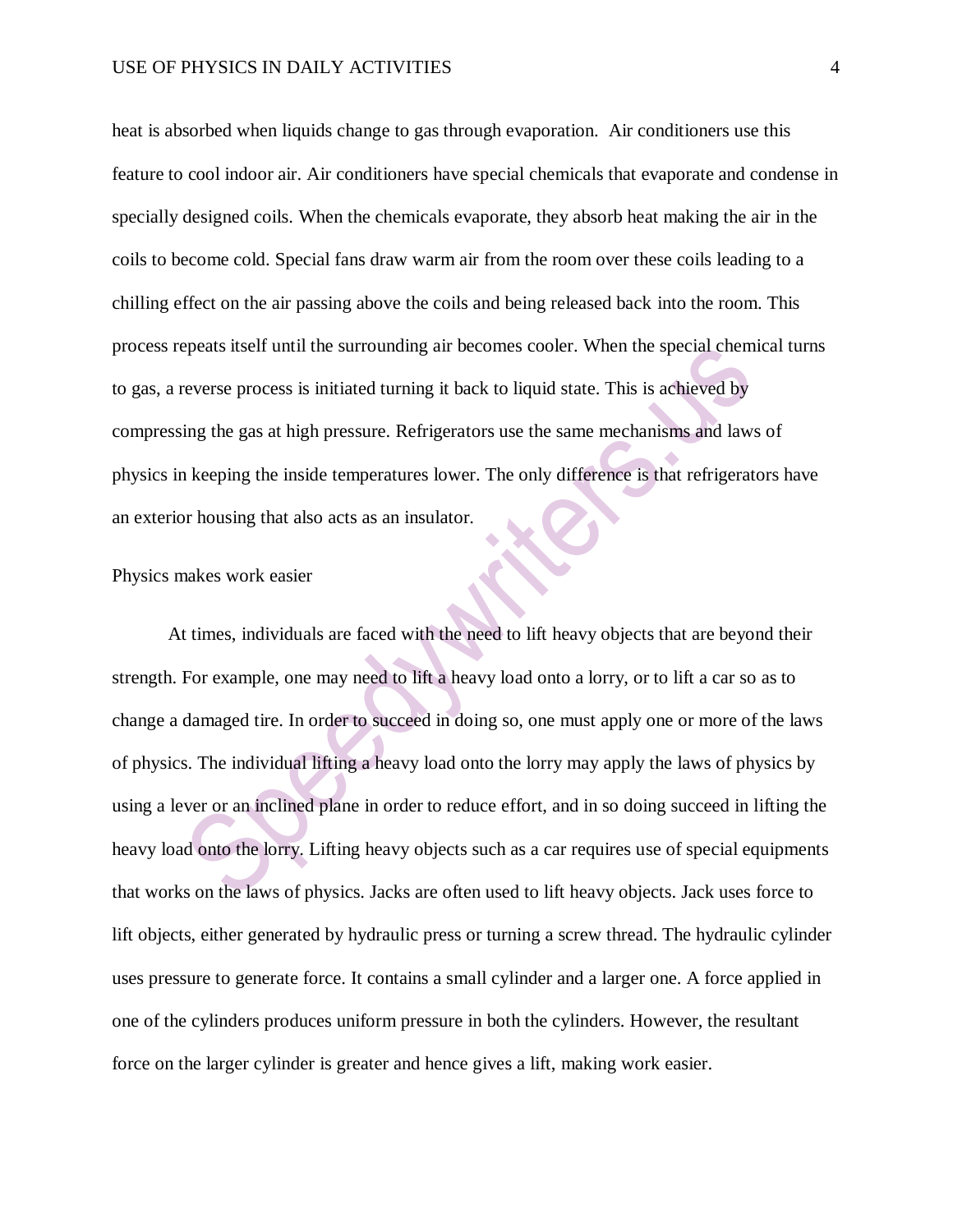Physicists have developed a wide range of tools that are used in making work easier. All these tools are based on laws on principles of physics. Apart from jacks, pulleys are also used to make work easier. Pulleys comprise of wheels which are connected in a manner to reduce work done in pulling loads. A pulley with two wheels is able to reduce the force needed to lift a load by half. Likewise, a pulley with four wheels reduces the force needed to lift a load by a scale of four. Thus, pulleys have a mechanical advantage. The mechanical advantage enables individuals lift heavier objects than they would under ordinary circumstances where principles of physics are not applied. All these use the principles of physics to make work easier.

#### Driving a car

Driving a car also requires the understanding of the basic principles of physics. This is regardless of whether the driver is aware of these laws or not. The driver must be aware of balance, and be able to keep the car in balance. Imbalance may be brought about by accelerating, decelerating or turning. To maintain the stability of the car, the driver must anticipate the action of the various forces on the car as it moves. Physics help engineers to determine the centre of gravity of various bodies. The centre of gravity helps engineers predict the likely results when a body is acted on by forces such as the gravitational force. Center of gravity also helps individuals to drive carefully especially when they put extra load on vehicles. When drivers put extra load on the roof of vehicles, they affect the centre of gravity and hence, they must be extra keen when taking turns or during acceleration and deceleration. A car is more likely to topple when taking a turn and while carrying a load on the roof.

Flying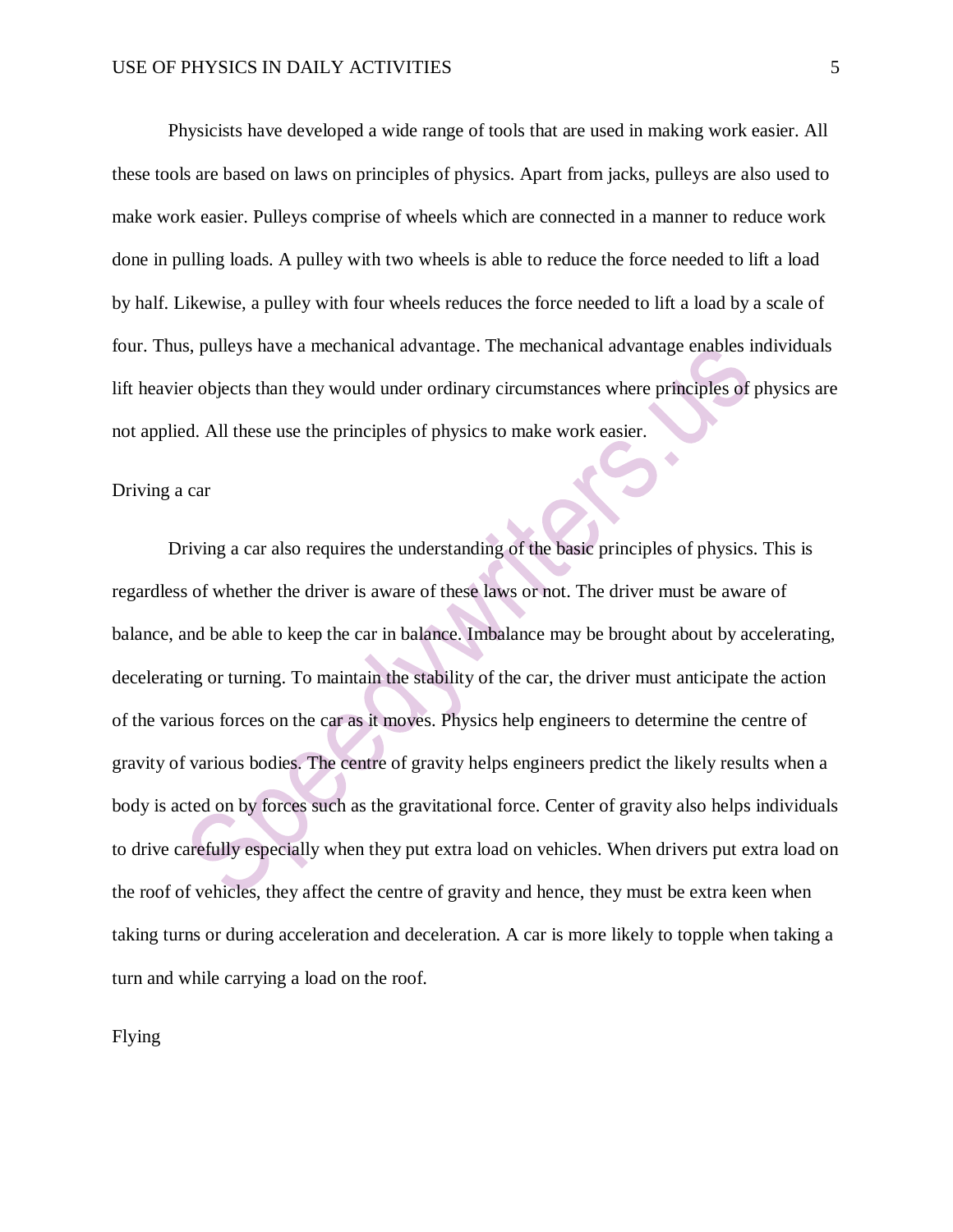When individuals decide to move over long distances, the preferred mode of transport is use of an aircraft. Aircrafts are designed using the laws of physics. Basically, aircrafts fly as a result of pressure differences that are caused by air flowing at different speeds. This can be explained by Bernoulli's principle. Flying is thus wholly dependent on the principles of physics.

## Diagnosis of various ailments

Physics is widely applied in the medical field to detect, cure and establish the cause of diseases. Medical imaging applies principles of physics to establish ailments in patients. Radiation oncology and nuclear medicine are commonly applied in cure of various ailments such as tumors and cancerous cells. Medical imaging involves testing, quality assurance and optimization. Common tests carried out on patients include X-rays, mammography, ultrasound and fluoroscopy. Such tests help reveal internal problems in the body of the patient. Nuclear medicine physics involves use of radiation to treat or identify diseases in patients. For example, radiation is used to kill malignant cells in patients suffering from cancer. All this involves application of the principles of physics that involve radiation and waves.

The importance of physics in people's daily activities cannot be overlooked. Physics underlie the environment around human beings. Thus, for human beings to properly understand their environment, they must have a thorough knowledge on the basic principles of physics. In the complex environment, physics attempts to explain things and to predict what might happen if changes are introduced in such things. Physics is one of the disciplines that have contributed to a new and better understanding of the universe, and the consequent development of new products based on the principles of physics. As such, physics is often used in daily activities in the modern